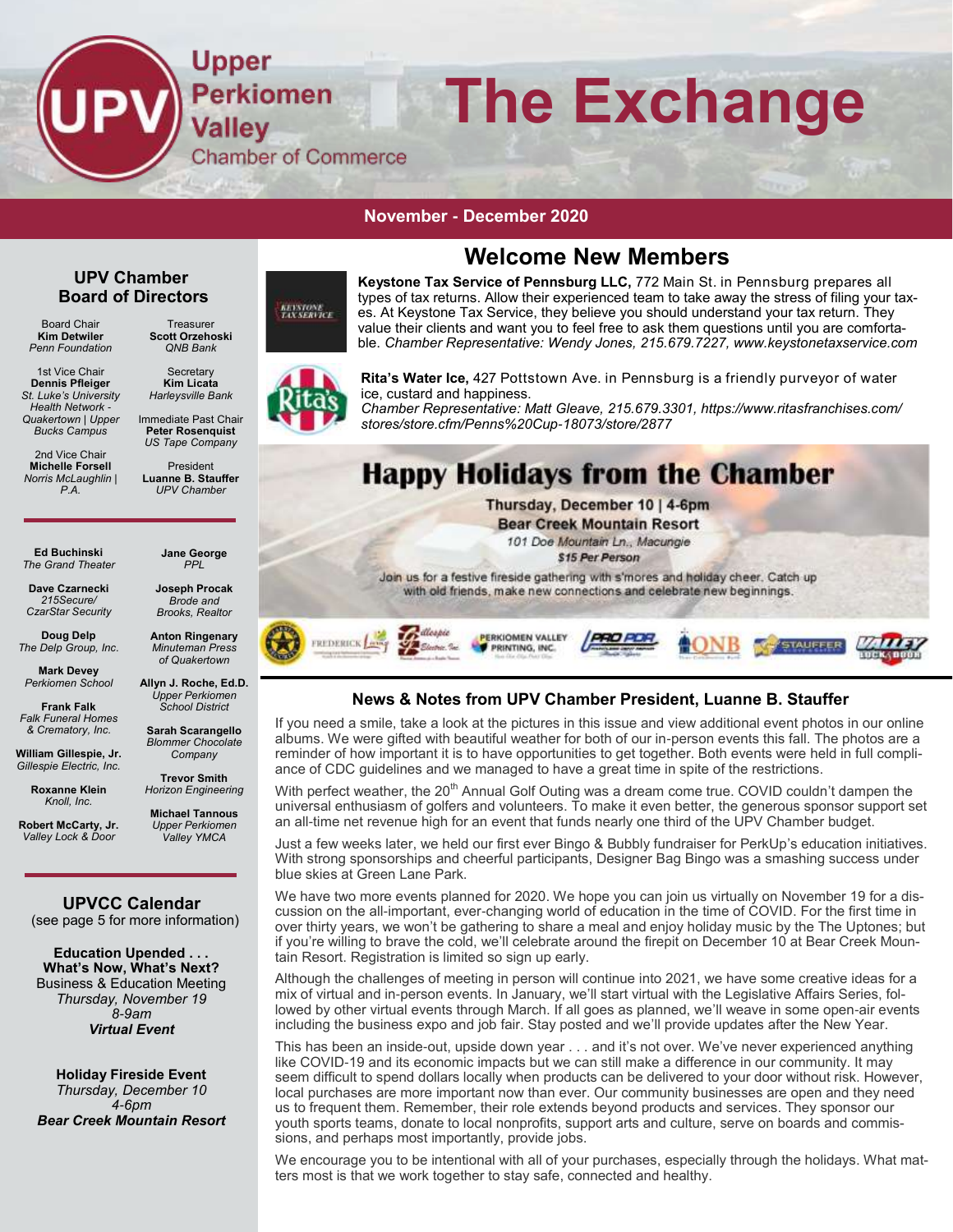### 20th Annual Golf Outing<br>*Event recap & thank you to our committee, volunteers & sponsors* **Committee, volunteers & sponsors** *Event recap & thank you to our*

Macoby Run Golf Course **|** September 17, 2020

#### **Golf Outing Winners**

**1st Place:** Jim Healy - SGS foursome **2nd Place:** Reed Sign foursome **3rd Place:** G. Hager & Conceptual CAD foursome **Longest Drive (men):** Randall Stauffer **Longest Drive (women):** Donna Moyer **Closest to the Pin:** Tom Klee **On The Green:** John Brodie **Putting Contest:** Jim Reiss **Mulligan Raffle:** Dave Czarnecki **Ansell Ball Drop: 1st Place:** Chris Calabrese  **2nd Place:** Bruce Clemens  **3rd Place:** Brian Gerhart **Showa Apple Watch Raffle:** Mike Kelly **Dupont Hacker's FunPack Raffle:** Scott Orzehoski

#### **Golf Outing Committee**

#### **Co-chairs: Scott Orzehoski, QNB Bank Jeff Stauffer, Stauffer Glove & Safety**

David Czarnecki, 215Secure/CzarStar Security Harrison Kauffman, Lechner and Stauffer, Inc. Jamie Frank, Lechner and Stauffer, Inc. Joseph Procak, Joseph Procak Real Estate Appraiser Kelly Stauffer, Stauffer Glove & Safety Steve Weida, UGI

#### **Event Day Volunteers Sandy Shellaway** - **Volunteer Coordinator Cathie Dickey - Volunteer Coordinator**

Allyn Roche, Upper Perkiomen School District Andy Pistoria, Tri County Area Federal Credit Union Arno Kott, Retired Bill McDowell, QNB Bank Bryon Young, The Open Link Carol Kress, Lechner & Stauffer, Inc. Cory Burkhart, Gillespie Electric, Inc. Dan Louis, Theta Consulting, LLC Danielle Kates, Design Intervention by Danielle, LLC Darren Morgan, Marlborough Township Police Deb Mullen, UPVCC Greg Dickey, The Open Link Jane George, PPL Electric Utilities Jean Wieder, Harleysville Bank Joe Procak, Joe Procak Real Estate Appraiser John Bickel, Cradle of Liberty Council, BSA Kelly Stauffer, Stauffer Glove & Safety Kevin Keyser, The Valley Café Kim Licata, Harleysville Bank Leslie Blair, Vecchione Veterinary Equine Mobile Services Liz Peters, Tri County Area Federal Credit Union Mary Young, The Open Link Michael Tannous, UPV YMCA Michelle M. Forsell, Esq. Morgan Sweeney, Lechner and Stauffer, Inc. Randall Stauffer, Stauffer Glove & Safety Sarah Dandridge, Harleysville Bank Scott Little, Harleysville Bank Shane Thrush, Upper Perkiomen High School Sharon Shipe, Sharon Shipe Photography | UPSD Steve Hess, Retired Steve Pestrock, Steve Pestrock Photography Steve Rothenberger, Brode & Brooks, Inc. Realtors Steve Thomas, Perkiomen Valley Printing, Inc. Tina Thomas, Perkiomen Valley Printing, Inc. Tracey Sell, QNB Bank Tom Klee, QNB Bank Upper Perkiomen High School Students





#### **Golf Outing Sponsors**

**Platinum:** QNB Bank **Venue:** DuPont Company **Ball Drop:** Ansell **A Round of Golf:** 3M **Golf Cart:** 215Secure/CzarStar Security **Eagle:** Entrance Systems, Inc. Gillespie Electric, Inc. Legacy 360 Financial, LLC St. Luke's University Health Network - Quakertown | Upper Bucks Campus Stauffer Glove & Safety UNIVEST-Banking, Insurance, Investments **Putting Contest:** Reed Sign Company **Raffle:** Showa **Clam Chowder Station:** Mann-Slonaker Funeral Home, Inc. **Beer Station:** Valley Lock & Door **Beverage Cart:** Blommer Chocolate Company Brode & Brooks, Inc., Realtors Harleysville Bank **Birdie:** Baringer-Hartman Insurance Group & Real Estate Excel Michelle Forsell, Esq. Perkiomen Animal Hospital Perkiomen School Tri County Area Federal Credit Union **Commemorative Photo:** Knoll, Inc. **Beverage/Snack Station:**  MCR Safety Rita's Italian Water Ice Upper Perkiomen Valley YMCA **Beverage Station:** Titanium Finishing Company CRC Group **Snack Station:** Perkiomen Valley Printing, Inc. US Tape Company **Meeting:** The Valley Café **Longest Drive:** JDF Associates **On the Green:** Minuteman Press of Quakertown **Closest to the Pin:** Titanium Finishing Company **Hole-in-One:** Sands Ford of Red Hill **Par Sponsors:** Pennsburg Ace Hardware The Barndt Agency, Inc. Bless Prescision Tool, Inc. Canon Capital Management Group, LLC Durn & Bieler Insurance Agency Eyecare of the Valley Falk Funeral Homes & Crematory, Inc. Highway Materials Inc. Horizon Engineering Macoby Self Storage Meinzer Law Offices Meltblown Technologies Senator Bob Mensch Midgard, Inc. Morgan's Magical Ears Moyer's Services Group, Inc. Mullaney Law Offices Red Hill Dental Office Robert A. Graber, Jr. Wiring Shellaway Auto Sales, LLC Tom's Help Desk, Inc. Upper Perk Chiropractic Center / The Center for Nutrition and Wellness Upper Perk Family Dental Upper Perk Physical Therapy & Sports Rehab Upper Perk Shoppers Guide Young's Home Comfort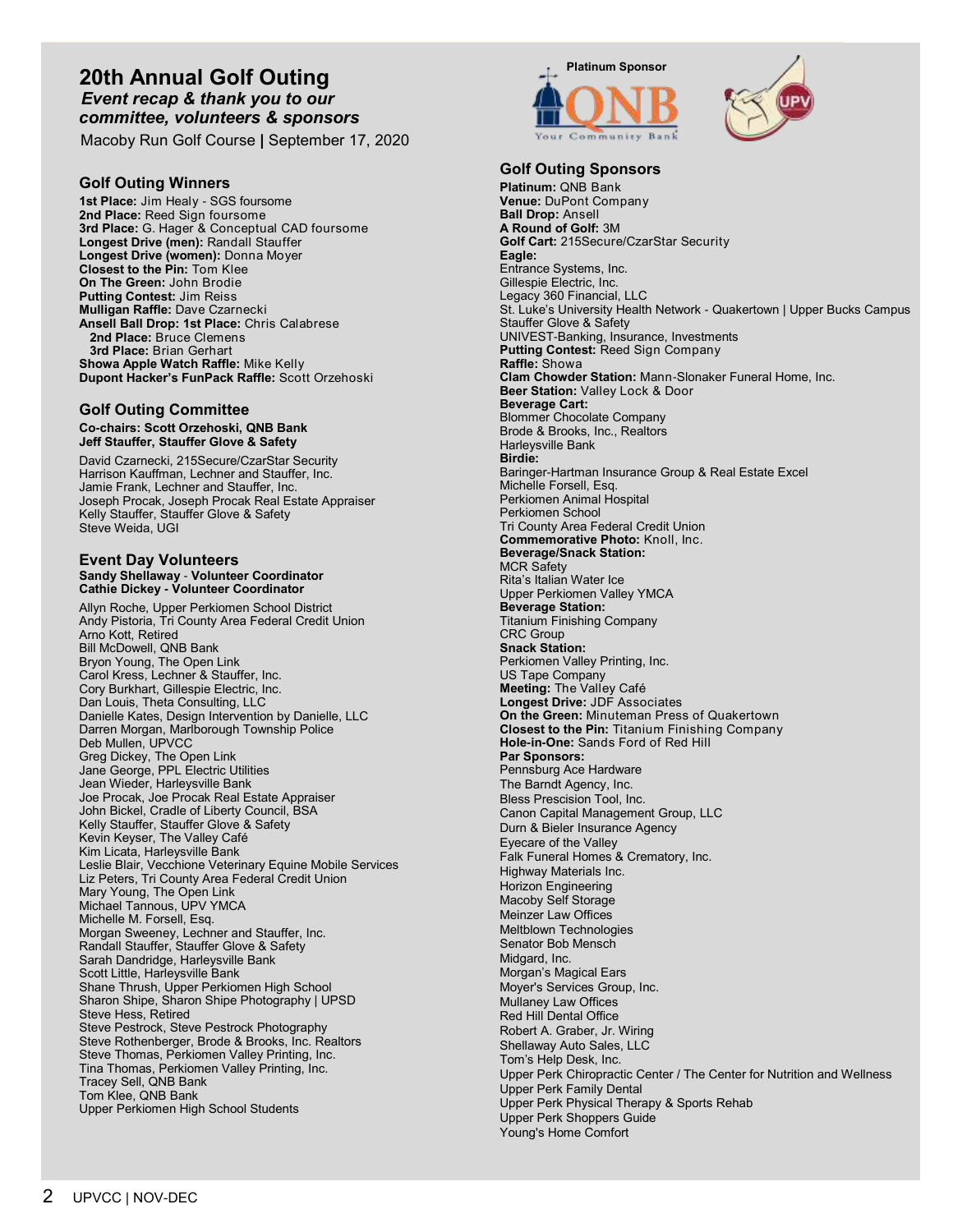























*For more photos of this event, please visit bit.ly/UPVGolf20*

## **Golf Outing & Clambake**

Macoby Run Golf Course **|** September 17, 2020

#### **Thank you for supporting the golf outing through online silent auction donations**

215Secure/CzarStar Security Pennsburg Ace Hardware Bear Creek Mountain Resort & Conference Center Black Sea Jewelers Blommer Chocolate Company Campania International, Inc. Creative Cabinetry, LLC Faber Spirits/Single Prop Rum Green Lane Park (Montgomery County Parks, Trails & Historic Sites)

Knoll, Inc. Senator Bob Mensch Michelle M. Forsell, Esq. Perkiomen School Red Hill Dental Office Samuel Adams Pennsylvania Brewery Stauffer Glove & Safety Upper Perkiomen School District - Work Program

UPVCC UPVCC Board of Directors Weis Markets Weyerbacher Brewing Co., Inc. The Valley Café You've Got Maids

#### **Very special thanks for your support and services**

Alan Kern, Sodexo - Perkiomen School Dan Louis, Theta Consulting Home City Ice Jamison Publick House Pizza Como PC Pub

Rita's Water Ice - Pennsburg Samuel Adams Pennsylvania Brewery Shane Thrush & UPSD Students Spinnerstown Hotel, Inc. Steve Pestrock Photography

The Valley Café Tosco's Brick Oven Pizza & Restaurant Tosco's Italian Delight Tosco's Pub & Grill

#### **Clambake Sponsors**



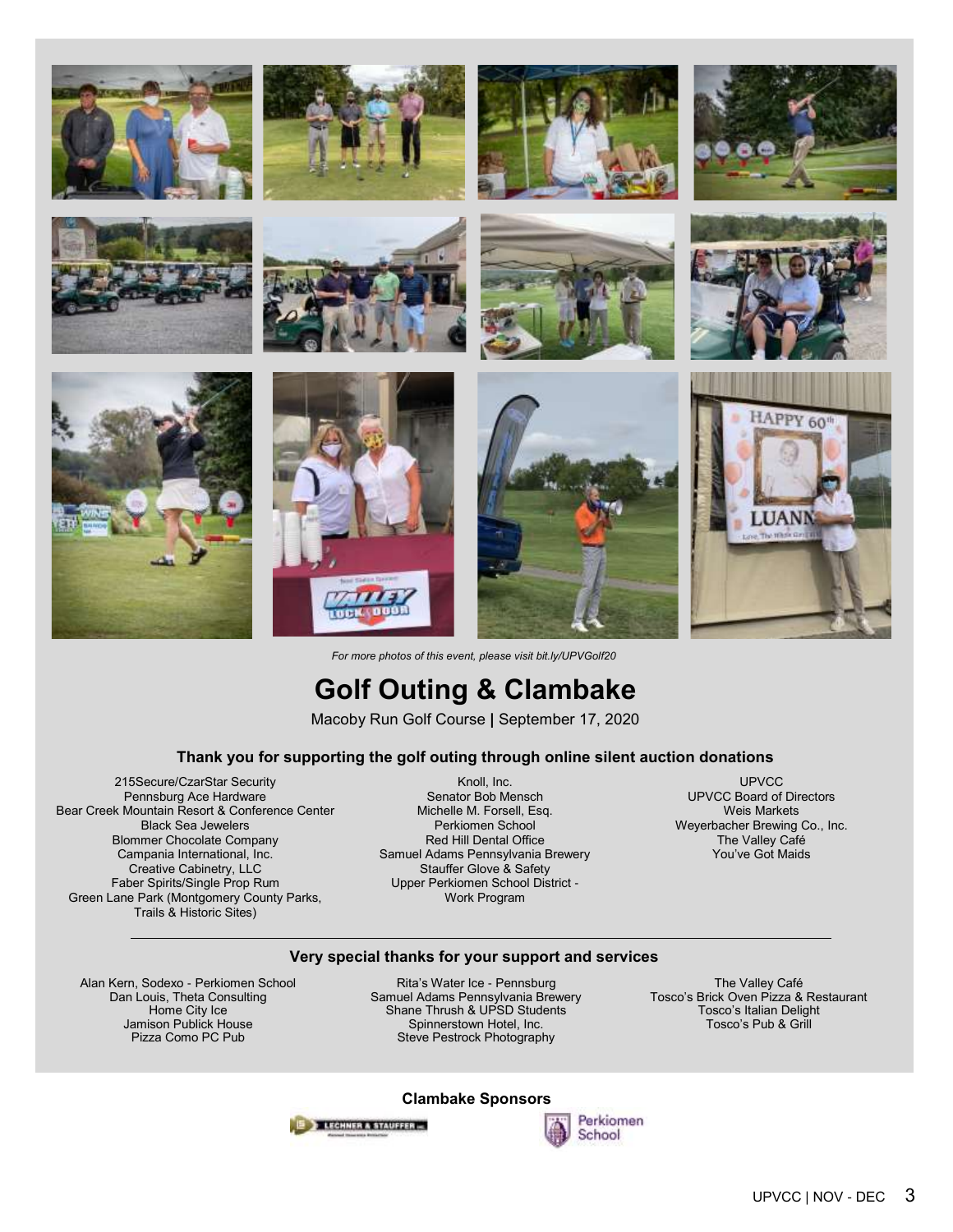# Recap of Events

Bingo & Bubbly

### **Designer Bag Bingo & Bubbly**

Green Lane Park | October 18

It was a picturesque fall day at Green Lane Park for the Chamber and PerkUp's first-ever Bingo & Bubbly event. Participants enjoyed a complimentary split of bubbly and Lindt and Blommer chocolates as they tried their luck at Designer Bag Bingo and raffles. Beautiful weather and an energetic Bingo caller added to the fun of the day. Thank you to all participants, donors, sponsors and volunteers for making this event successful.





#### **Very Special Thanks**



Lindt Chocolate Shop Michele Fillippo, PerkUp Project **Coordinator** Rotary Club of Pottstown - Charles Albitz, Steven Smith UPV YMCA UPHS Leo Club

Designer Bag Bingo Committee







#### **Special Thanks to our Raffle Contributors**

Bear Creek Mountain Resort & Conference Center Black Sea Jewelers Friends of PerkUp Green Lane Park (Montgomery County Parks, Trails & Historic Sites) Jamison Publick House Knoll, Inc. Pennsburg Ace Hardware QNB Bank St. Luke's - Quakertown | Upper Bucks Campus **UPVCC** 

#### **Special Thanks to our Event Sponsors:**

Premier Raffle sponsors







**BRACALENTE** 

NUFACTURING GROUP

Bubbly sponsor





**TR** County Area EDERAL CREDIT UNION

Platinum sponsor **StLuke** 



Gold sponsors - Raffles & Special Games Silver sponsor Silver sponsor Silver sponsors Bronze sponsors





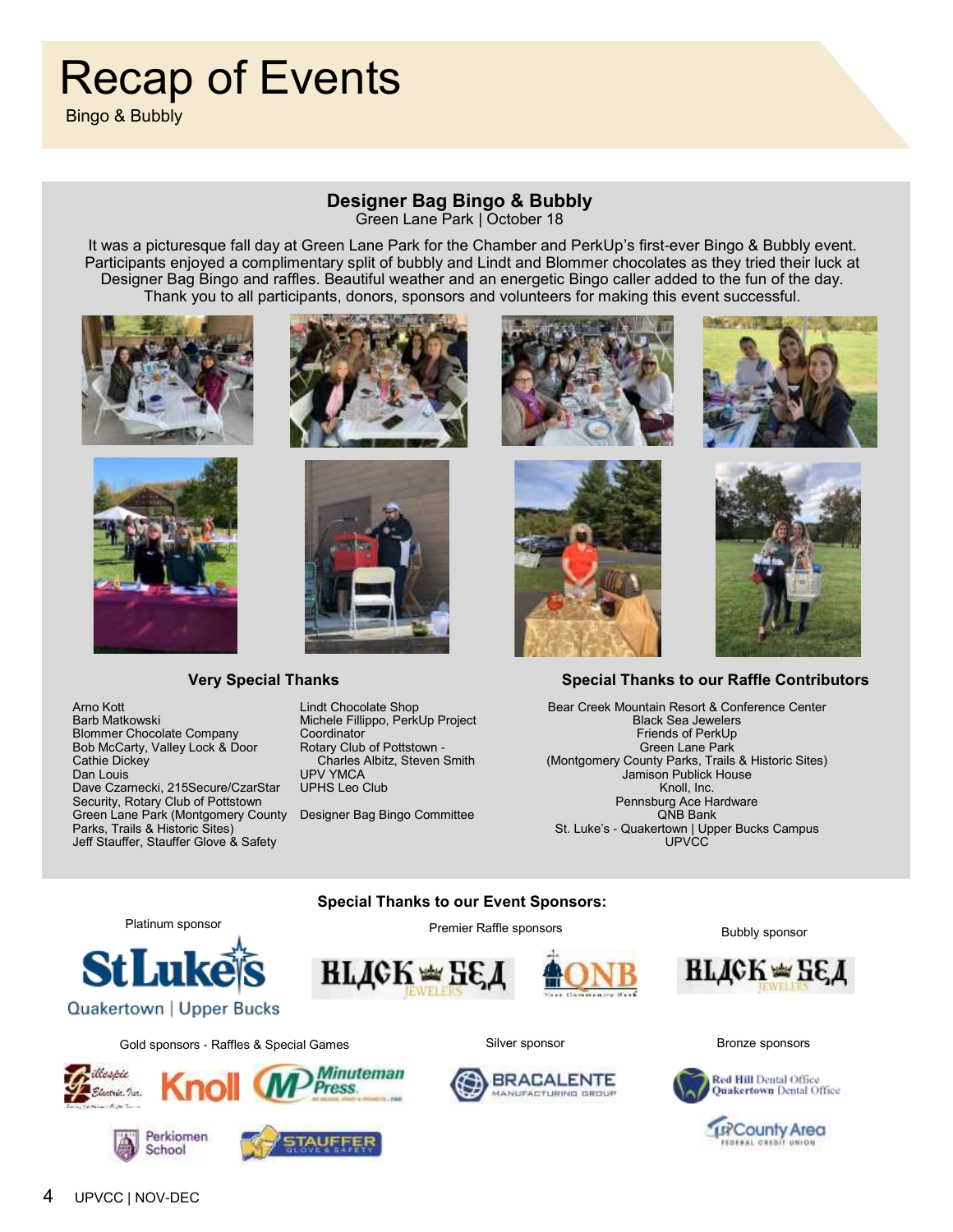# Calendar of Events & Renewals

#### **11.19 Education Upended - What's Now, What's Next?**  Thursday, November 19, 8-9am

Virtual Event - *Zoom link will be provided after registration Sponsors: Knoll, Inc., Tri County Area Federal Credit Union, Univest-Banking, Insurance, Investments, Upper Perkiomen School District*

Responding to the shock of COVID has required massive efforts to develop new education delivery models in a short period of time. How are our schools adjusting to the monumental disruptions created by COVID? Join us for a conversation followed by Q&A with the leaders of education in our community - Dr. Allyn Roche, Superintendent of the Upper Perkiomen School District and Mark Devey, Head of School at Perkiomen School.

#### **12.10 Holiday Fireside Event**

Thursday, December 10, 4-6pm Bear Creek Mountain Resort, 101 Doe Mountain Ln., Macungie *Sponsors: 215Secure/CzarStar Security, Frederick Living, Gillespie Electric, Inc., Perkiomen Valley Printing, Pro PDR, Inc. Paintless Dent Repair, QNB Bank, Stauffer Glove & Safety, Valley Lock & Door*

#### **Newsletter Advertising Opportunities**

The Chamber's bi-monthly newsletter, *The Exchange*, is distributed in print and sent via email to over 500 of our members. Members rely on the newsletter to stay up to date with Chamber news, local business, community information and upcoming events. Each newsletter is also posted on the Chamber's website for public viewing.

**Business Card Ad**  3.5"W X 2"H 1 publication \$125 3 publications \$300 6 publications \$500

**Quarter Page Ad** 3.75"W X 4.75"H 1 publication \$175 3 publications \$400 6 publications \$600 **Newsletter Flyer \$150** Insert in *The Exchange* (included with digital newsletter on UPV Chamber website)

**Please email schultzk@upvchamber.org or call 215.679.3336 if interested in advertising.** 

#### **Legislative Affairs Series Event Montgomery County Commissioners** January, 12-1pm

Virtual Event - *Zoom link will be provided after registration Series Sponsors: Gillespie Electric, Inc., PPL Luncheon Sponsors: Falk Funeral Homes and Crematory, Inc., Good Shepherd Physical Therapy, Perkiomen School, QNB Bank*

#### **Sponsorships for 2021 are now available!**

In keeping with the practice of reserving the right of first refusal for previous sponsors, we're currently confirming our schedule of events and revising sponsorship details. Please contact the Chamber if you would like to retain your previous sponsorship or are interested in sponsoring an event in 2021.

#### **UPVCC Staff**

| Luanne B. Stauffer<br>President                               | lbstauffer@upvchamber.org |
|---------------------------------------------------------------|---------------------------|
| Michele Fillippo<br><b>PerkUp Project Coordinator</b>         | mfillippo@upvchamber.org  |
| <b>Kasey Schultz</b><br><b>Event &amp; Marketing Director</b> | schultzk@upvchamber.org   |
| Leanne Engle<br><b>Accounts Manager</b>                       | lengle@upvchamber.org     |
| Frin Sweed<br><b>Membership Development</b>                   | esweed@upvchamber.org     |
| Allison Louis<br><b>Membership Development</b>                | alouis@upvchamber.org     |

#### **Member Renewals**

#### **The following members recently celebrated a membership anniversary and renewed their investment in the UPV Chamber:**

Black Sea Jewelers Butter Valley Golf Course Conceptual CAD, LLC Frederick Living Goschenhoppen Historians, Inc. The Grand Theater Grand View Health M&J Gourmet

Marlborough Township Master Supply Line Dr. David McSurdy & Staff Montgomery County Community College Nester Brothers, Inc. New Goshenhoppen United Church of Christ Perkiomenville Auction House, Inc. Red Hill Christian School

Senior Insurance Solutions, LLC Sharon Shipe Photography Spear Excavating Town and Country Newspaper Upper Perkiomen School District Wisler Pearlstine, LLP Young's Home Comfort

#### **The following members have generously donated to PerkUp**



Hereford Township Nester Brothers, Inc. Rita's Italian Water Ice